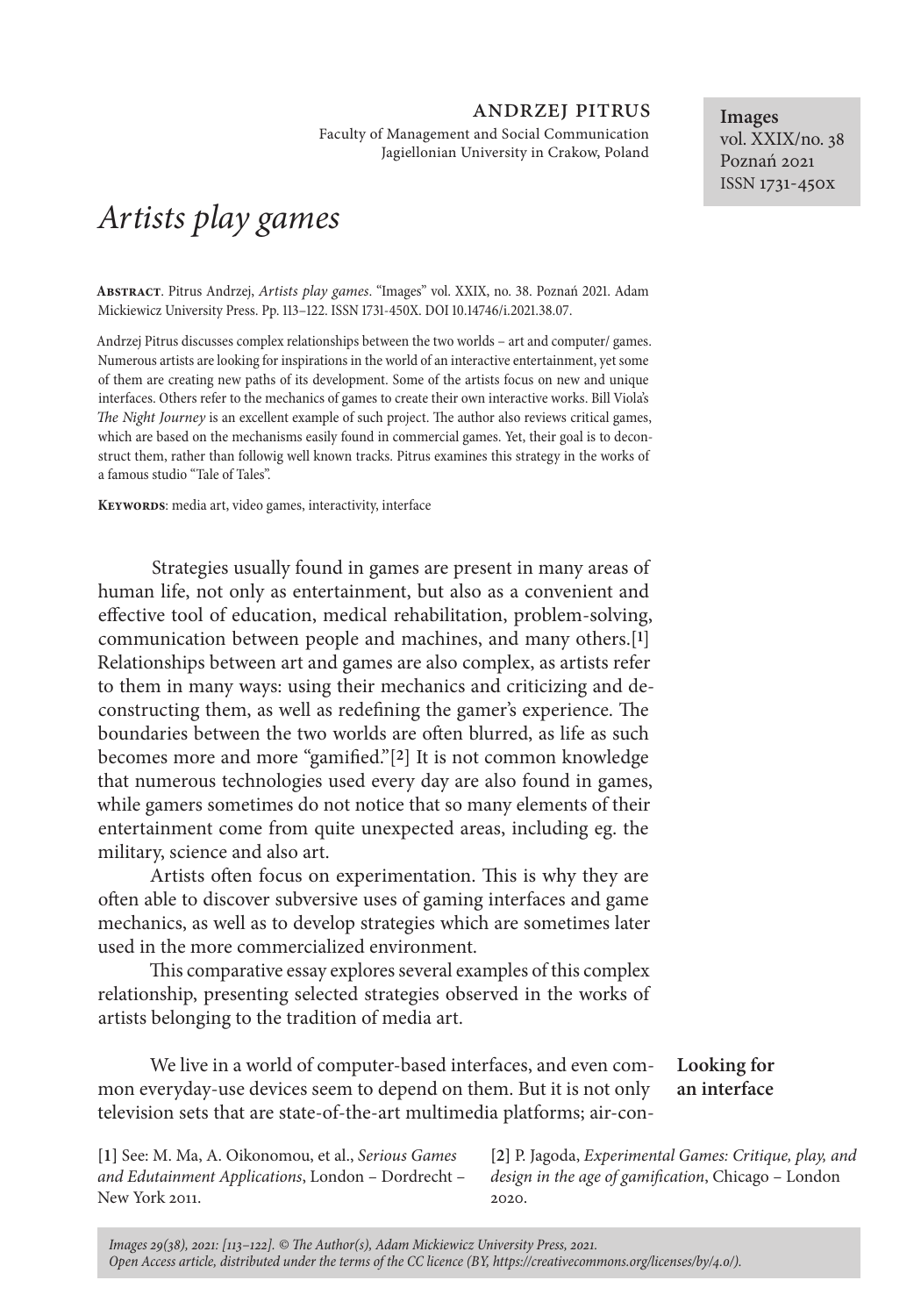ditioners, intelligent home gadgets, and even fridges can be accessed remotely, and they are also able to communicate with other machines. Some of those innovative interfaces were developed and designed by artists to be later used in game entertainment.

Interactivity allows audiences to take control of the final shape of the artwork. It also encourages audiences to pursue a performative approach[**3**]. Nowadays, we often deal with fully open projects; works of art take on lives of their own, evolving into forms that even their creators could not imagine. Grahame Weinbren's works seem simple, but without them, the shape of modern technological art might have been completely different.

*The Erl King* (1983–1986) was created thanks to the use of technologies allowing for saving video sequences in the form of a database to be played back later in a non-linear manner. Another new technology used by Weinbren was the touch screen. Although works on this type of interface began in the 1960s, it was released commercially as late as 1983. It was then implemented to a CRT monitor, which allowed to create an illusion of direct control over the image. The users could interact with the objects presented on the monitor and trigger preprogrammed sequences. Weinbren referred to a piece composed in 1815 by Franz Schubert for the famous poem by Goethe, performed by singer Elizabeth Arnold with the accompaniment of pianist Dean Johnson. The recording of the performance was displayed on the monitor, and the audience could switch between several modes, additionally receiving commentary on the composition and its fictional visualization.

Although it was possible to navigate through the text, its elements remained unchanged and were often located in predetermined mutual relations. Moreover, the recipient of the work had to actively use the interface. The same basic structure can be found in early video games, where interactivity is limited by the preprogrammed content, and the system only functions when activated by a kind of symbolic interface in which certain actions cand be achieved by pressing corresponding buttons and/or moving a joystick or any other pointing device.

Grahame Weinbren was looking into the possibility of making the interface transparent, so that people using it did not have to have any competencies needed to launch and use it, and so that they could forget about its existence. In some of his later works, he achieved some success. His work *Frames* (1999) is based on photos taken by Hugh Diamond, which depict psychiatric hospital patients. The interface is made of empty picture frames equipped with infrared sensors, allowing for tracking the movement of the viewers' hands, manipulating the visual material. Meanwhile, *The Tunnel* (2000) is a significant step forward in interface development whereby viewers walk along a ramp while surrounded by

**[3]** S. Broadhurst, J. Machon, *Performance and Technology: Practices of virtual embodiment and interactivity*, Houndmills – New York 2011.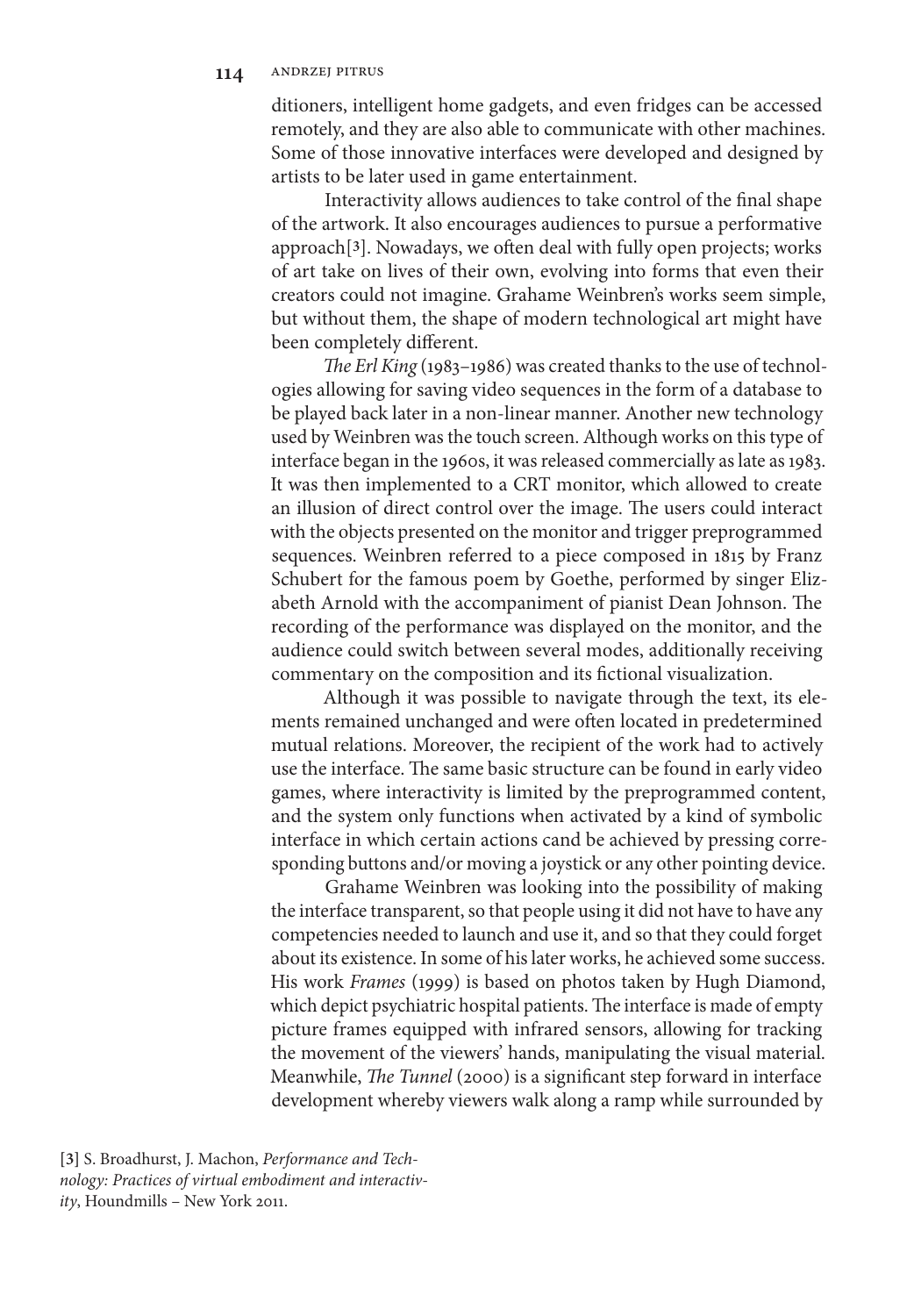images. The projections, which depict miners at work and a virtual fire erupting around them, are under their feet, but also on the ceiling. The artist's latest works are not as innovative as those created in the last two decades of the 20<sup>th</sup> century, but Weinbren, along with Luc Courchesne, will probably forever remain the father of modern interactive art. Courchesne, who hails from the French-speaking part of Canada, was also interested in the possibilities of using laserdiscs in art. *Elastic Movies*  (1984) proved that non-linear access to material recorded on discs may not only have a practical value, allowing for the construction of audiovisual databases, but can also be used to create individualized narratives, which are an alternative to the classical cinema, where the course of events on the screen is not negotiable. Echoes of Graham Weinbren and his experiments are present in a slightly forgotten line of the design of video games. When a larger storage medium (CD-ROM) became available, games could include more and more data, often in the form of digitized film sequences activated by the player. One of the most famous examples is *Phantasmagoria*, developed by Sierra Entertainment in 1995.

Courchesne, unlike Grahame Weinbren, did not focus on the possibility of creating new narrative forms, but confronted his interest in new technologies with his earlier fascinations in the art of portraiture, which is why many of his works rely upon the experience of dialogue with them. *Portrait One* (1990) is perhaps one of the most recognizable works of media art, although today this work may seem very anachronistic in terms of technology. The project is available in two versions; originally it was an installation intended for exhibition in a gallery, and later, the artist made it available in CD-ROM format to enable a more intimate interaction with it. The installation resembles an ATM and allows one to choose from many contextual options. The user's questions and answers have been predefined. This strategy is still used in many video games to introduce dialogue. The examples of the use of natural language to communicate with the in-game characters are still sparse, while a "multiple choice" option dating back to the times of early interactive art still does its job pretty well.

Courchesne did not have the opportunity to take advantage of AI technologies, but his work, which is an example of closed interactivity, undoubtedly inspired contemporary implementations based on the use of chatbots, both in art and video games.

A fascination with painting, and specifically panoramas, are reflected in *Landscape One* (1997). The viewer stands in the middle of four screens which display images recorded in one of the parks in Montreal. After some time, passers-by appear on the screens, and the viewer can either be an observer or interact with the strangers, foster relationships, and encourage them to interact or walk with them through the virtualized space. In 1997, the net-based game-like environment *Second Life* was yet to be released (it premiered in 2003), but the similarities between the projects are such that it can be seen as a modern version of Luc Courchesne's landscape.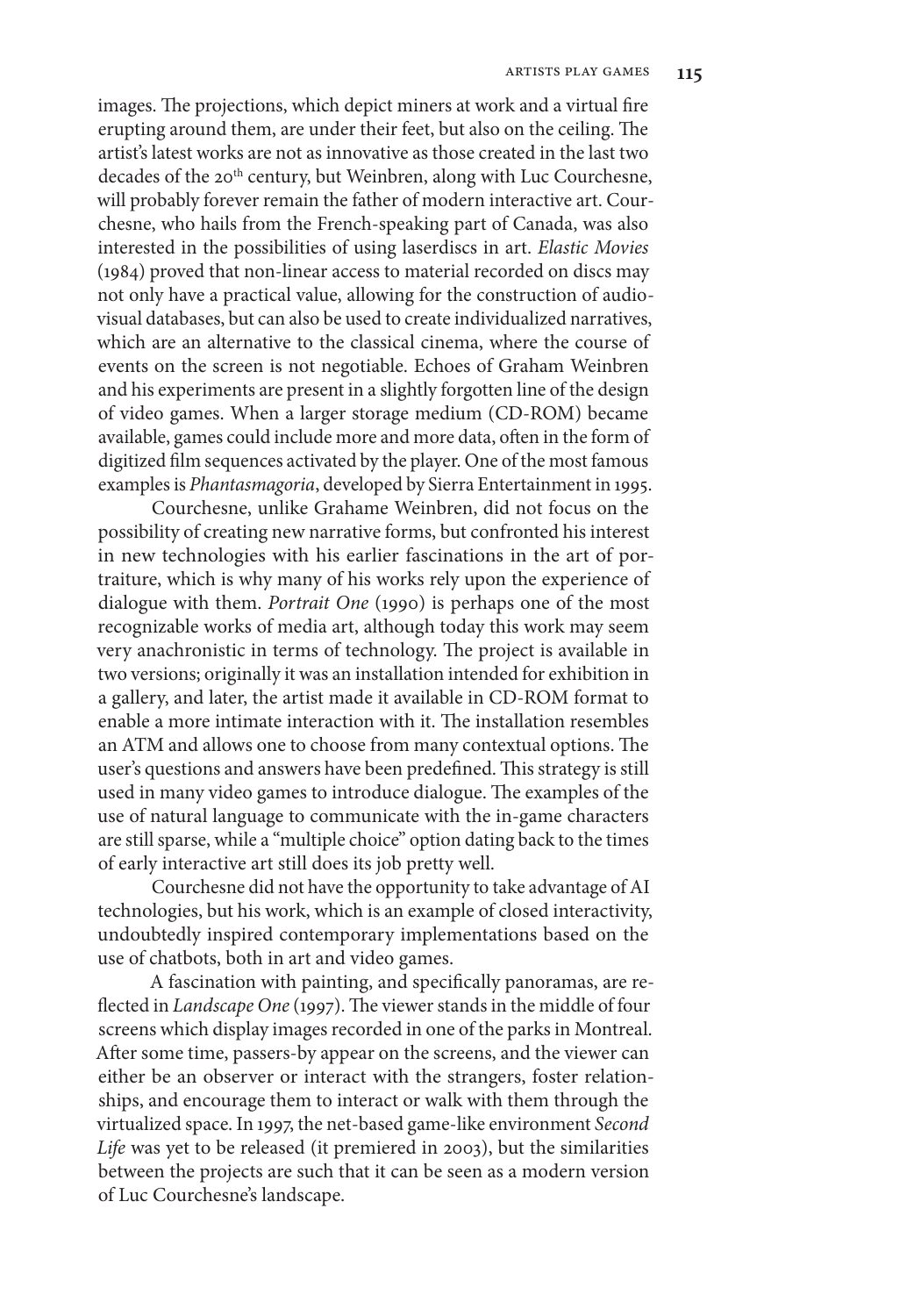Courchesne created an installation that brings him closer to introducing natural language into the sphere of dialogue between people and technology. *The Visitor: Living by Numbers* allows users to navigate the space captured by a 360° camera mounted on a mobile platform moving around a small village in Japan. The database of digitized movies can be explored using simple language. We no longer need to use an interface that reveals the conventionality of the relationship between man and technology; instead, the audience is encouraged to use a simple "language" consisting of numbers from 1 to 12, assigned to specific vehicle movements. It seems that the code invented by the artist is more than simple, but the possibilities of the system are surprisingly numerous. You can spend hours in a peculiar chalice, which is also a screen on which images are displayed.

Explorations of the interface, which precede the technologies of the Nintendo Wii, XBOX, and other augmented reality platforms, can also be found in the works of Masaki Fujihata. AR is a kind of experience in which the physical world blends with images or sounds coming from the realm of virtuality. A fine example of his experimentation is his most famous and popular work from 1995, *Beyond Pages*.[**4**] It is an immersive environment located in a darkened room, where on a table one can find a book of Japanese writing and drawings. Although it looks like a real book, it is no more than a projection. Visitors can explore it using a light pen, which allows them to flip the pages and play with virtual and real-life objects.

Fujihata experimented with other technologies now popular in games, including locative media, allowing the player to adjust her or his experience to the actual location in time and space. *Velocity* (1994), the first of many fieldworks he created later, is considered to be the most important work of this period*.* The project took place in Mount Fuji, which, according to tradition, is a place that every Japanese citizen should visit at least once in their lifetime. Fujihata and his colleagues went there with a small camera and a GPS receiver, which allowed them to create a virtual portrait of their expedition.

### **Let's create**

Another well-known project by Masaki Fujihata was created together with composer Kiyoshi Furukawa and programmer Wolfgang Münch. Their work now exists in several variants: as an application for home use and as an instrument used during performances by professional musicians. There is also an application for mobile devices with a touch screen.

In *Small Fish* (first implemented in 1999), we will not find competitive elements, yet it features a game-like interface similar to so-called serious games using fun-oriented mechanics for educational purposes,

**[4]** A different augmented reality book was published later for individual use. See: M. Fujihata, *Anarchive n°6* – *Masaki Fujihata*,Paris 2016. This book was

printed on paper but requires an iOS mobile device to fully explore its content.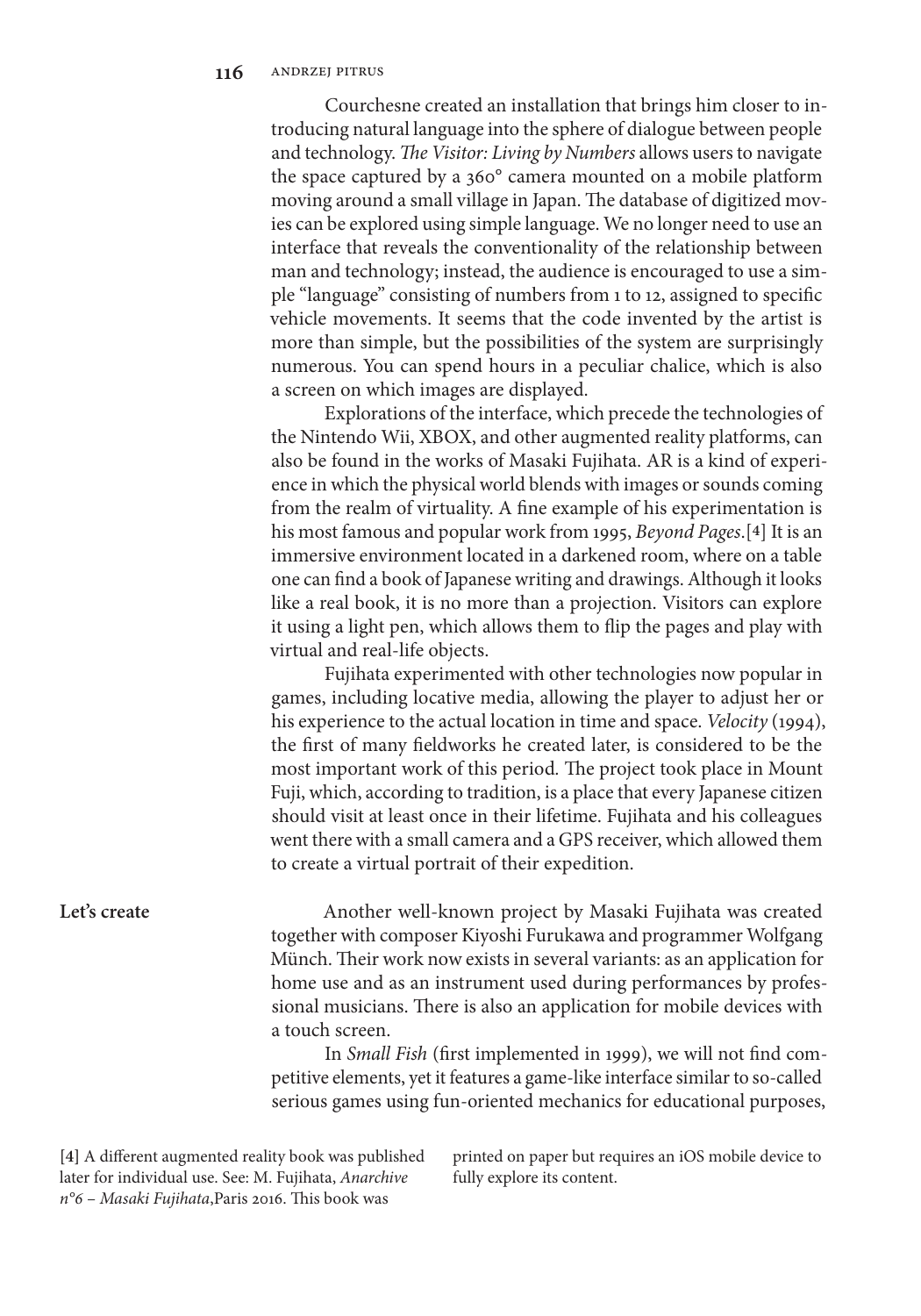such as 2014's *Rocksmith*. Unlike Activision's *Guitar Hero* (first version: 2005) which uses the toy-like interface, UbiSoft's game lets the user play actual instruments (guitar and bass guitar) and gain some skills to be used later, without its aid. *Small Fish* also can be understood as a fully-functional musical device. The only difference is that it does not imitate any existing instrument, offering an alternative approach to sound design. The user can choose from numerous graphic interfaces and manipulate various virtual objects, which generate sounds when they collide.

Another artist interested in making music with game-like interfaces also comes from Japan. In the past, Toshio Iwai was interested in experimental animation, and his master was Norman McLaren, who, in many of his works, explored possible relationships between sound and vision. Many of Iwai's works also refer to this area, while others are art house games available for platforms such as PlayStation, Nintendo DS, and more.

Iwai's first work after graduation was the game *Otocky* (1987). The game itself is a platformer using well-known mechanics based on shooting at moving objects. The innovation of the project was that this simple *shoot'em up* was also a kind of musical instrument. Missiles fired in eight directions generated eight corresponding sounds. The live soundtrack created by the players is the first-ever example of so-called generative music in the game.[**5**]

During Iwai's stay in San Francisco, further works of a similar nature were created. One of them was *Music Insects* (1992), resembling a bitmap graphics program. Shapes and colours are equipped with additional functions, and virtual insects moving between them trigger sound sequences. In *SimTunes* (1996)*,* a game intended for children, users painted the characters with pixels assigned to individual notes in the octave. Their creations interacted with virtual objects triggering musical phrases during collisions with drawings. *Electroplankton* (2005) was also primarily addressed to children, but in Japan, where portable platform Nintendo DS was very popular, it also attracted adult gamers. The game uses a more complex interface, in which the player can use a microphone, to include simple samples in their compositions. The most famous of Iwai's devices is *Tenori-on* (2005), designed with the support of Yamaha. It is a kind of tablet equipped with a matrix of 256 LED-backlit buttons. The artist presented his invention, among others, at the Ars Electronica festival in 2006, but it was popularized primarily by professional musicians using *Tenori-on* during concerts. For example, it was played by Jim O'Rourke, known as a soloist and member of Sonic Youth, as well as Icelandic musician Björk.[**6**] The device resembles a dedicated interface used in many games, while also functioning as a toy.

**[5]** The term refers to a compositional technique in which the co-author of the music is a machine – properly prepared and programmed by the composer. This technique was used by Steve Reich, and pioneered by John Cage. See: W. Phillips, *A Composers Guide to Game Music*, Cambridge 2017. **[6]** She also played a *Reactable* (2007) by Marcos Alonso, Martin Kaltenbrunner, Günter Geiger and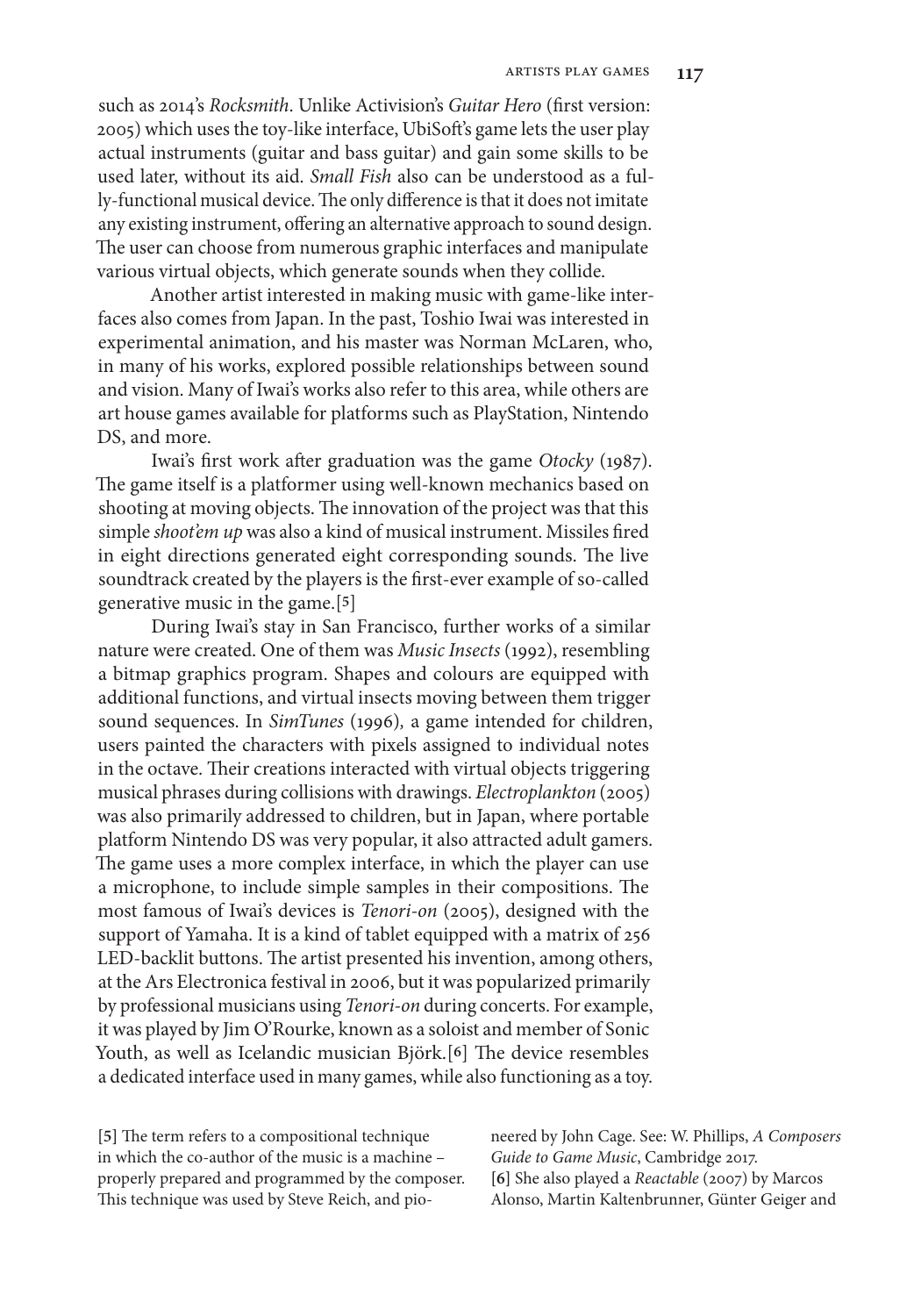**Anti-game and critical play**

Relationships between games and art can also be observed in projects aimed at critical redefining of several aspects of game mechanics. Games created by the Belgian artist duo "Tale of Tales" (Auriea Harvey and Michael Samyn) are a fine example of anti-mechanics. Numerous releases from this now Rome-based studio are examples of negotiation of the deepest structures present in most commercial games. I would like to focus on two of them.

*Graveyard* (2008) is a miniature game which only takes minutes to complete. An old lady enters a graveyard, apparently to visit a deceased relative. At the end of the path, she takes a rest on a bench while listening to a song in Flemish. Thereafter, she heads back to the gate and the game terminates.

It is important to note that this atmospheric black and white game is available in two versions. The basic one can be downloaded free from the duo's website, while the full version comes with a fee, although the price is not extortionate. This strategy is quite common, especially when it comes to smaller projects. A fully-paid for version usually removes ads, and/or opens new levels and features. Here, a paying gamer can find only one difference: while in the free game the old lady is immortal, and is always able to visit the graveyard and safely return to its gate, in the "full" version, she loses this feature. However, her life is not threatened by monsters or armed opponents; she simply dies when a player forces her to move too fast.

This project tries to reexamine not only the mechanics usually found in games, but also its monetary context.[**7**] For their reward, the players get a more "realistic" version, instead of upgrading their ability to survive and win.

"Tale of Tales" also decided to comment on the growing business of multiplayer games. Although there are still examples of single-player triple-A productions, many of the big-budget games are available – at least as an option – as projects intended for many players gaming online at the same time. Games are thus sometimes more than a form of competitive entertainment; they become a social forum, where many external and internal channels of communication are employed.

*The Endless Forest,* first released in 2006, is an example of an anti-social media. It was probably influenced by *Second Life* and replicates its mechanics on a smaller scale. The player is encouraged to adopt an avatar that can later be used to interact with other gamers. Unlike *Second Life*, this web-based game does not offer any freedom, and its characters are reminiscent of deer, rather than humans. As such, they are unable to speak. The player has to assume the identity of an animal to interact with other members of the network. "Tale of Tales" seems to be one of the most productive and innovative teams of game

Sergio Jordà; an interactive table, where sounds are created by moving small cubicles with built-in microchips.

**[7]** A review of the subject can be found here: V. Lehdonvirta, E. Castronova, *Virtual Economies: Design and analysis*, Cambridge 2014.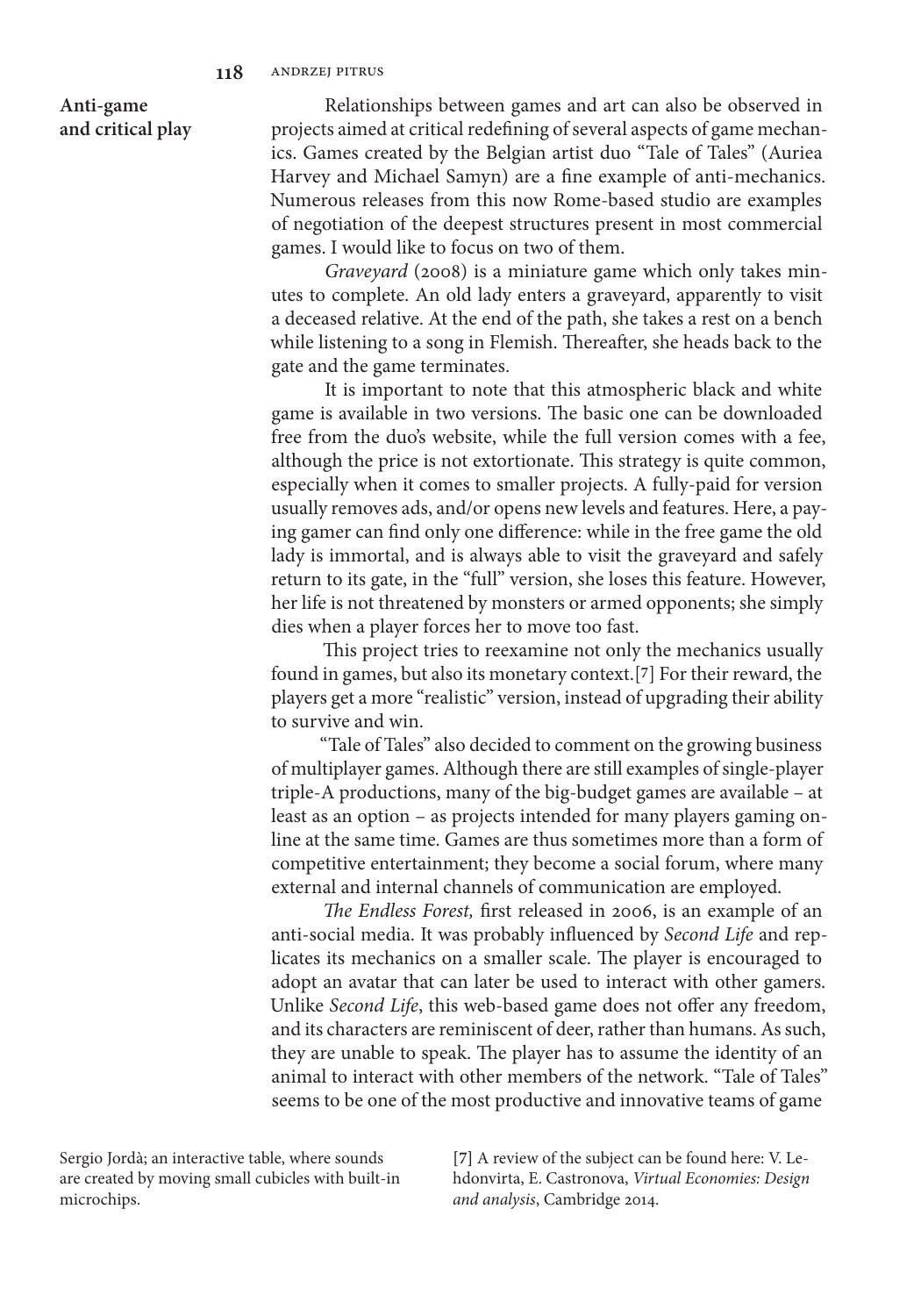critics, but there are also other artists who successfully try to redefine the very definition of a game.

Bill Viola's *The Night Journey*[**8**] (2018) is another interesting example of an anti-game. The artist, known mostly for his video installations, does not aim at the deconstruction of game mechanics; instead, he uses a formula often found in open-space sandbox games to translate his obsessions into the language of interactive art. For Viola enthusiasts, *The Night Journey* came as a surprise, as only a few of his earlier works were interactive. Here, for the first time, an artwork was to be explored and enjoyed not in a gallery, but the privacy of a player's home.[**9**]

Before proceeding with the game, the interactant receives instructions very similar to those offered to the user of commercial games. The only difference is that there are much fewer pointers, as Bill Viola uses a minimalistic interface: only two analogue sticks are active (movement and camera position), along with the X button, which is assigned to a slightly mysterious function called "reflect". There are no opponents in the game, which is a very important feature of Viola's implementation. In commercial games, the opposite is the norm, where players interact with virtual beings. In most cases, it is combat confrontation, although not always. Here, the user's only partner is a virtual space in which she or he can roam freely.

Bill Viola's "game" uses – despite the aforementioned minimalism – all the possibilities of manipulating space offered by modern technology. The perspective of *The Night Journey* is first-person, and we do not see any part of the avatar's body. Using the left stick of the game-pad, we can slowly wander through the monochrome landscape, blurred and out of focus. The right stick is responsible for the camera movement, which – again as in a game with a first-person perspective – is attached to the invisible body of the interactant's avatar. The X key has a rather unusual function. It is often called an "action button" because pressing it most often allows one to perform tasks assigned to the "enter" key on a computer; however, there is no action in Bill Viola's installation. Pressing X makes the camera look inside the player's "soul" to see images not entirely related to the virtual space in which we are located. Sometimes, we feel like we are moving back or forth in time; eg. the building we are entering turns to ruin. Bill Viola adopts the mechanics of a sandbox game, but he also reworks it. There are no opponents, a defined goal or challenges, no dangers, and our action is, in fact, an "anti-action", a retreat into the dream-like world of the self.

*The Night Journey* focuses on immersion. Bill Viola's work is intended for a single user entering a virtual space in the comfort of their home. The artist uses the strategy of reduction and reworks the

**[9]** Experimental work-in-progress versions were shown in galleries around the world, and final release was published in 2018 for PC, Mac and Playstation platforms (USA only).

**<sup>[8]</sup>** More in-depth analysis of this project can be found in my book: *Zanurzony. O sztuce Billa Violi*, Kraków 2016.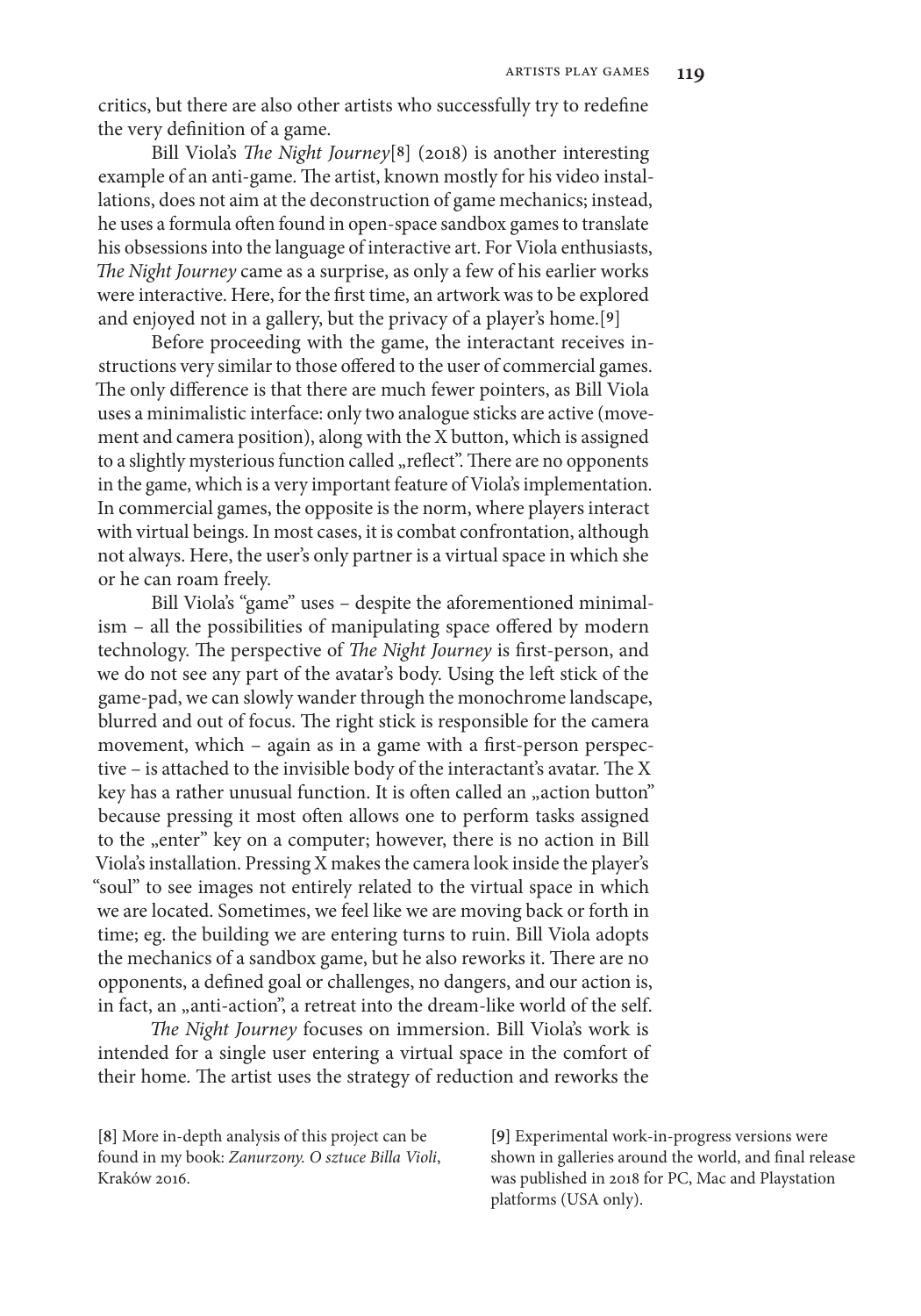#### **120** andrzej pitrus

usual features of a video game. His goal is not the deconstruction of its mechanics; instead, he aims at adopting them to create new space for media art, outside a gallery space.

Contemporary games not only make use of augmented reality, but also frequently incorporate public space, especially when it comes to mobile games. They become more and more popular because people spend more time outside their homes[**10**]: commuting, travelling for business and pleasure, and simply going out. The strategies used by game designers also seem to be rooted in artists' experiments. Among them, Rafael Lozano-Hemmer seems to be one of the most exciting ones. His projects are deeply rooted in science. In his art, he refers to IT and robotics, as well as audiovisual techniques. His projects are very diverse, from small installations for art galleries to spectacular ones in public spaces, which are often site-specific, eg. the *Relational Architecture* series*,* consisting of large-scale interactive works presented in many cities around the world. **Into the public sphere**

> All of his works share a participation-oriented attitude with a focus on cooperation, not only between man and machine, but also between people interacting with his works. The problem of supervision[**11**] and control with modern technologies seems to be his preferred topic. Therefore, cameras, motion detectors, trackers, and other types of sensors are almost always used in his works. *Surface Tension* (1992) is a fine example of a smaller work based on an intuitive interface similar to those found in XBOX or Playstation games based on an "invisible" interface, where gamepads are partly or completely replaced by "commands" given by the movements of a player's body. This work was originally designed as a set design for the Spanish theatre group Transition State Troupe, but was later exhibited as an independent installation. Viewers are confronted with an image of a giant eye, which, thanks to the use of motion sensors, accurately tracks the movement of the person in front of the screen.

> Lozano-Hemmer used other sensors, eg. those recording a heartbeat. They can be found in *Pulse Room* (2006), *Pulse Tank* (2008), *Pulse Spiral* (2008) and *Pulse Park* (2008), as well as several later works from this series. In all of them, the rhythm of visitors' hearts is represented in different ways: eg. with flashing light bulbs or crashing waves. Currently, games also often rely on biointerfaces measuring various functions of the human body. Examples can be found in serious games used in medicine, training and psychometric evaluation.

> Architectural installations seem to be most important for Lozano-Hemmer. *The Able Skin* (1997, with Emilio López-Galiacho) is an example of an interactive info-architecture designed for exhibition in

**[10]** This notion has to be reevaluated in the times of pandemic.

**[11]** M. Ożóg, *Surveilling the surveillance society: The case of Rafael Lozano-Hemmer's Installations*, [in:]

*Conspiracy Dwellings: Surveillance in contemporary art*, eds. O. Remes, P. Skelton, Cambridge 2010, s. 95–111.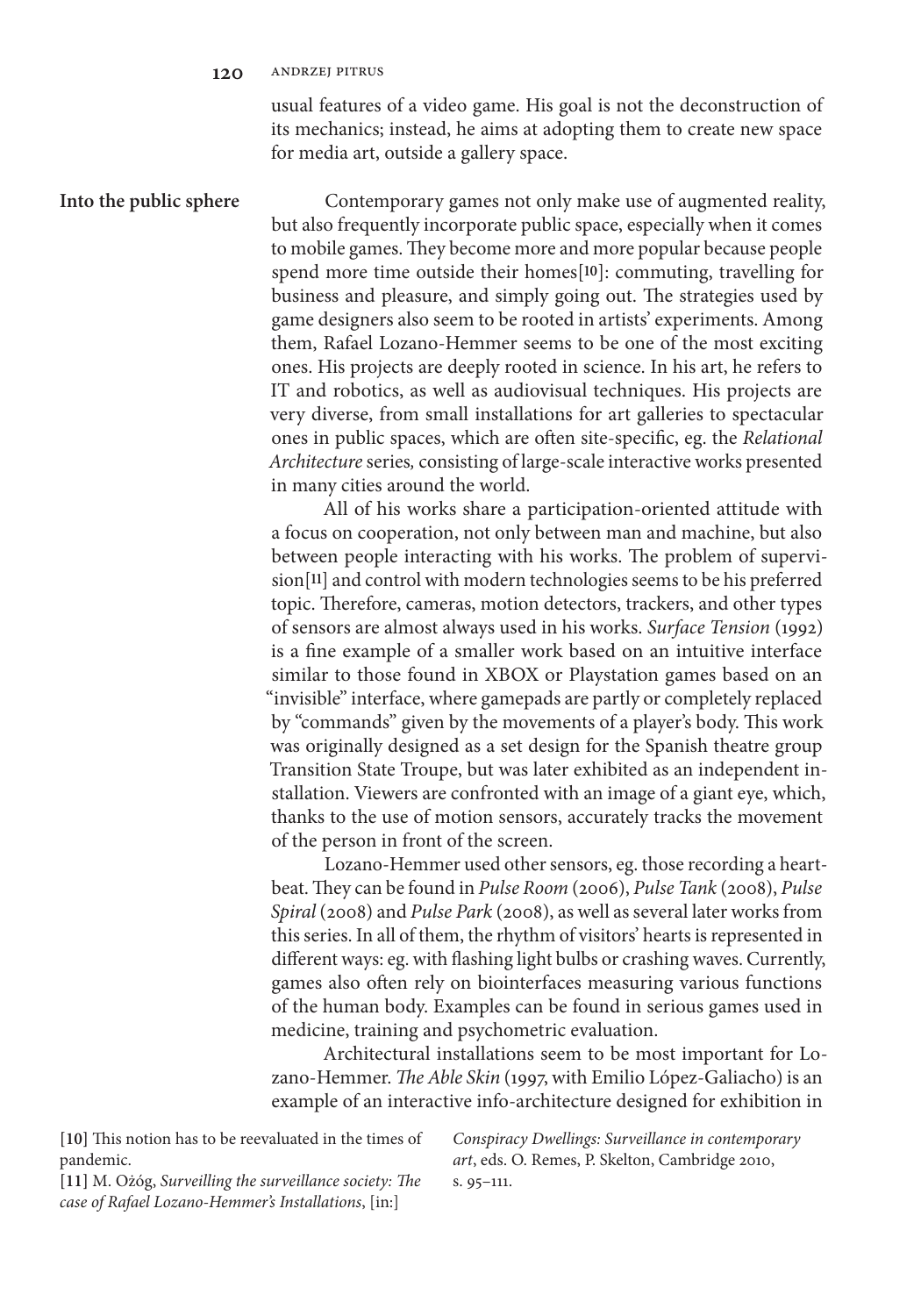a gallery. The viewer can explore three-dimensional models of buildings. The more elaborate *Displaced Emperors* (1997) was installed in the public space of Linz castle. Visitors can "touch" the façade displayed on the walls of the building with a virtual hand, thanks to the use of motion sensors. Another form of interaction was designed for *Vectorial Elevation* (1999), created to celebrate the coming of the year 2000. The work consisted of eighteen powerful spotlights controlled by a webbased interface, producing a kind of phantom sculpture visible from places located dozens of kilometres from Zócalo Square in Mexico City, where the work was exhibited. One of the most interesting works of the series is *Body Movies* (2001), a site-specific installation designed for a central square in Rotterdam. This Dutch city has been rebuilt from wartime destruction in a way that does not encourage its citizens to meet in the public sphere. Lozano-Hemmer decided to change this, using the façade of a huge multiplex cinema in the centre of the metropolis. It was covered with white plastic semi-transparent film, on which photographs of people from around the world were projected. However, they were visible only in the areas covered by the shadows of people moving around the building within the area illuminated by high-efficiency xenon lamps. To change the set of images to a new configuration, strangers had to work together to find and reveal all the hidden photographs. Many of the people interacting with the piece organized in groups, not only to follow the artist's instructions, but to use the interface in a subversive way, eg. creating short shadow-play scenes on a screen provided by the façade of the building.

Elements of game-like mechanics are often present in works by Blast Theory, a British cooperative experimenting with games, interactive theatre and cinema, geo-media and many other technologies.

In the early 1990s, the ensemble was an experimental theatre troupe not necessarily interested in high-tech. By the end of the decade, they produced *The Kidnap* (1998), a groundbreaking project in which ten volunteers participated in a real-life theatre/game. Two of them were kidnapped and placed in a hideout, while the "audience' could follow the fictional story on a specially-designed website.

In *Desert Rain* (1999), Blast Theory members used virtual reality and computer game mechanics for the first time, to create a hybrid event that allows participants to take part in an operation in the Persian Gulf. The inspiration for this original performance was Jean Baudrillard's controversial essays about American military action in the Middle East.

*Can You See Me Now?* (2001) using the ARG (*alternate reality game*) formula was based on the use of geolocative media. Blast Theory's work, awarded at the Ars Electronica Festival, is considered alongside *BotFighters* (also 2001) to be a pioneering ARG-type project. The mechanics of the game is very simple and resembles hide-and-seek, which is often played by children. The difference is that participants move in two spaces at the same time: players acting as online escape hunters traversing the actual urban space. The juxtaposition of the two spheres